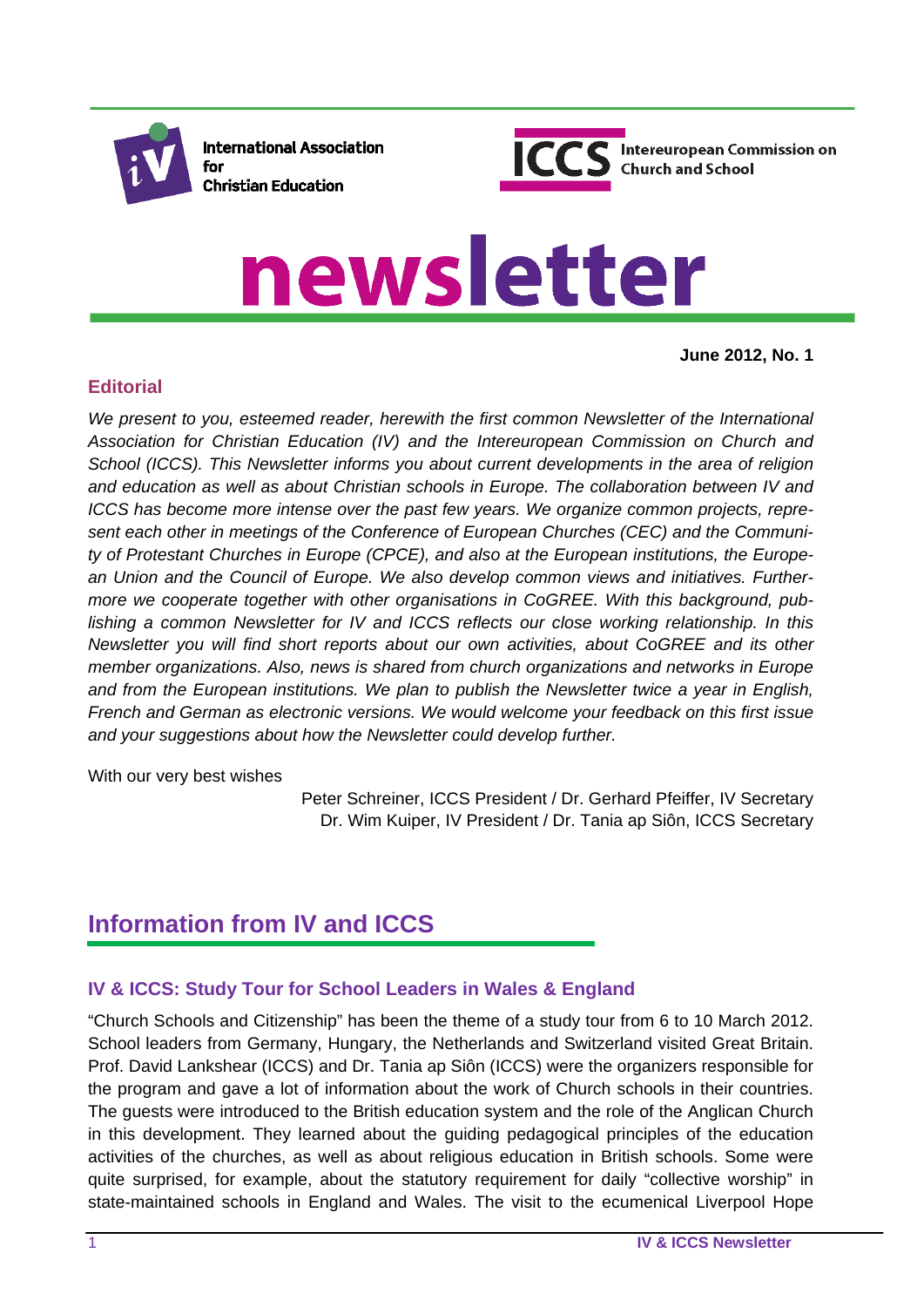University presented the opportunity to learn about the training of teachers for Church schools. Prof. David Lankshear introduced the system of school inspection of the Church of England, developed by him a number of years ago, and the system had been implemented with success. Visits to Anglican and ecumenical primary and secondary schools were also part of the program and provided opportunities for talking with teachers and students.

The study tour will be organised again in 2013. Pre-applications expressing interest on participation can be sent to the IV office in Hanover.

#### **IV & ICCS: European Teacher Seminar in Bad Wildbad, April 2013**

The International Association for Christian Education continues its well-established collaboration with the Ministry of Culture of the Bundesland Baden Wuerttemberg. In 2013 another European seminar is planned for teachers and multipliers in education, this time with participation of ICCS already in the planning. The seminar will take place from 2-5 April 2012 in the Academy for In-Service Training and Personal Development in Schools in Bad Wildbad in the Black Forest. The planned title is "Dancing with difference in Europe – Chances for Christian inspiration in education". The differences of national and regional contexts will be discussed from political, pedagogical and sociology of religion perspectives. The programme of the seminar will also include reports of examples of good practice in different countries to illustrate that cultural and religious plurality can be used as a positive factor in education. The seminar will be chaired again by head teacher OStDin Dorothea Eisele (Heilbronn).

#### **ICCS: Board Meeting in Pomaretto**

The annual board meeting of ICCS with participation of IV was held at 16-17 March 2012 in Pomaretto near Torino. The evaluation of the joint conference with the International Association for Christian Education IV in July 2011 in Prague was an issue on the agenda as well as the study visit of a group of school leaders visiting Church schools in Wales.

The following projects of ICCS were discussed:

- A publication on Education for Democratic Citizenship as a manual for schools and teachers. This was done in collaboration with IV;
- More initiatives to establish contacts with members of the European Parliament;
- the planning of the fourth Colloquy in Klingenthal that will be held from 8 to 12 October 2012 with the theme: "Religion and its contribution to social cohesion in Europe".

At the meeting the board said farewell to the treasurer Prof. David Lankshear, representing the Church of England on the board for many years, and to Elza Kuyk from the Netherlands who will continue contacts and exchange with ICCS as Secretary of CoGREE.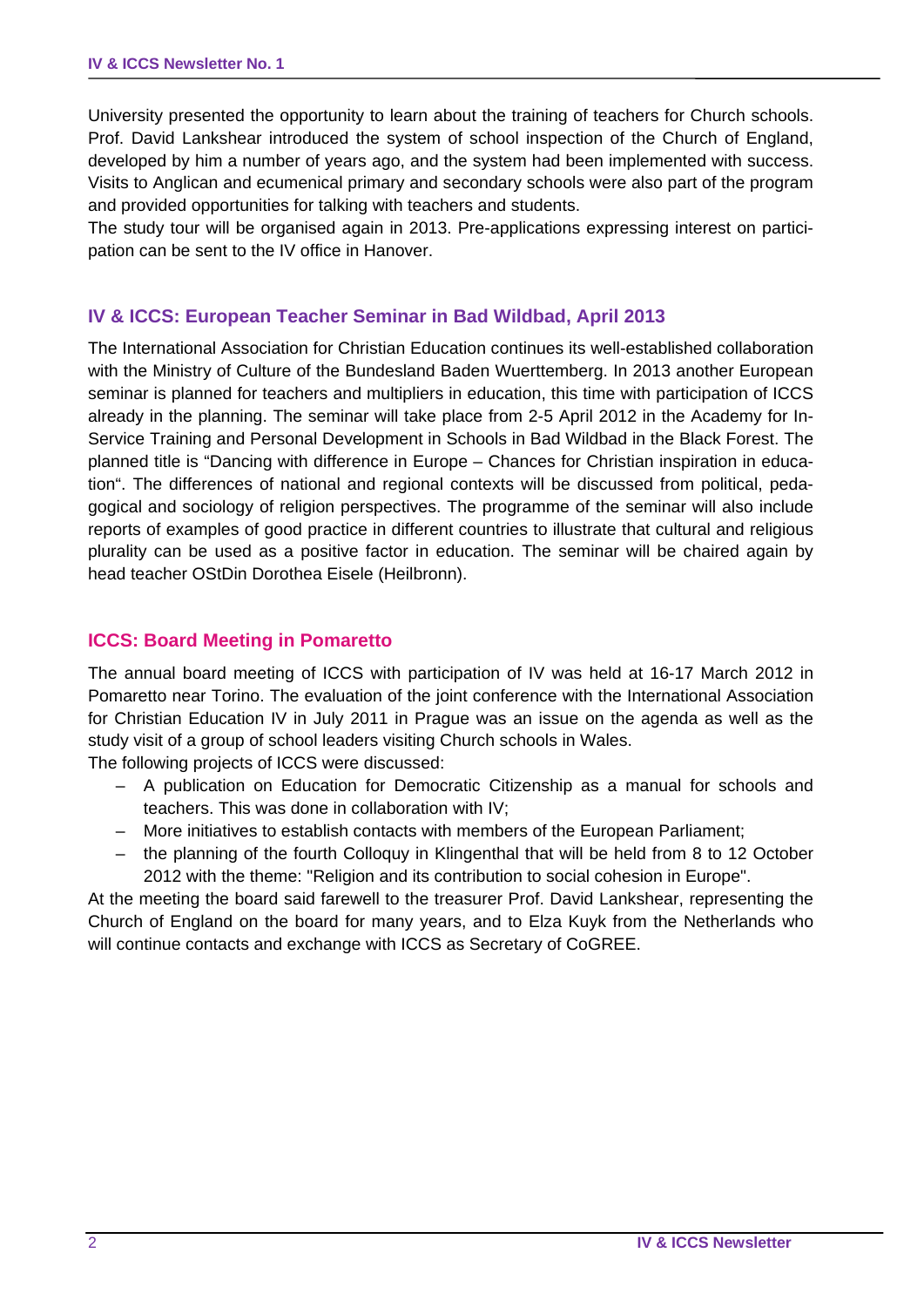## **IV: Board Meeting in Vienna**

The recent board meeting of IV, with participation of ICCS, was located in Vienna on 29 April for practical reasons. Some members had already been to Vienna for the meeting of the CoGREE steering group that had also been held there. After attending a church service, the board dealt mainly with the preparation of the General Assembly in 2012. Other points on the agenda were public relations, collaboration with the Conference of European Churches and common projects of IV and ICCS. On request of the Evangelical Church in Germany the board agreed to contribute to the development of a project entitled "500 Protestant Schools celebrate 500 Years of Reformation". IV will be the main organizer of an international preparatory conference of the project that will be held in Eisenach from 10-12 April 2013.

#### **IV: General Assembly in Teschen**

The General Assembly in 2012 will be held on 9-10 November 2012 in Teschen/ Cieszyn (Poland). Teschen, based in the outskirts of the Silesian Carpates (Beskiden) has been mainly Protestant from the 16th century. The "Evangelical Society" a well-established organization for education with a highly appreciated school centre in the town, will be the host of the meeting. The theme of the Assembly will be: "Pastoral Care in Protestant Schools". IV combines the General Assembly again with a study day. Contributions will come from Poland and Hungary. Also, the presentation of member organisations of IV will have its focus on central and Eastern Europe.

#### **ICCS: Publication on RE in Europe available**

In 2007 ICCS together with the Norwegian Institute for Christian education (IKO) has published a book on "Religious Education in Europe: situation and current trends in schools". Editors of the book are Elza Kuyk, Roger Jensen, David Lankshear, Elisabeth Löh-Manna and Peter Schreiner. It contains 246 pages. The book includes basic articles about the conditions, the context and current developments in religious education in schools of 33 European countries. The volume can be ordered now at the Comenius-Institut for a reduced price of 19 euro plus mailing (original price was 29,50 €). Sent your orders to bookshop@comenius.de

#### **ICCS & CoGREE: Colloquy in Klingenthal October 2012**

The fourth colloquy of ICCS organized in collaboration with CoGREE will be held from 8-12. October 2012 in Klingenthal near Straßburg. The theme will be: "Social Cohesion, Religion and Education in the Context of Europe". The program includes presentations and statements on current national and European developments, on related research projects and political initiatives. Also a visit to the Council of Europe is part of the program with meetings of staff in the department of education and culture. More information about the program is available. For contacts and registration please use schreiner@comenius.de.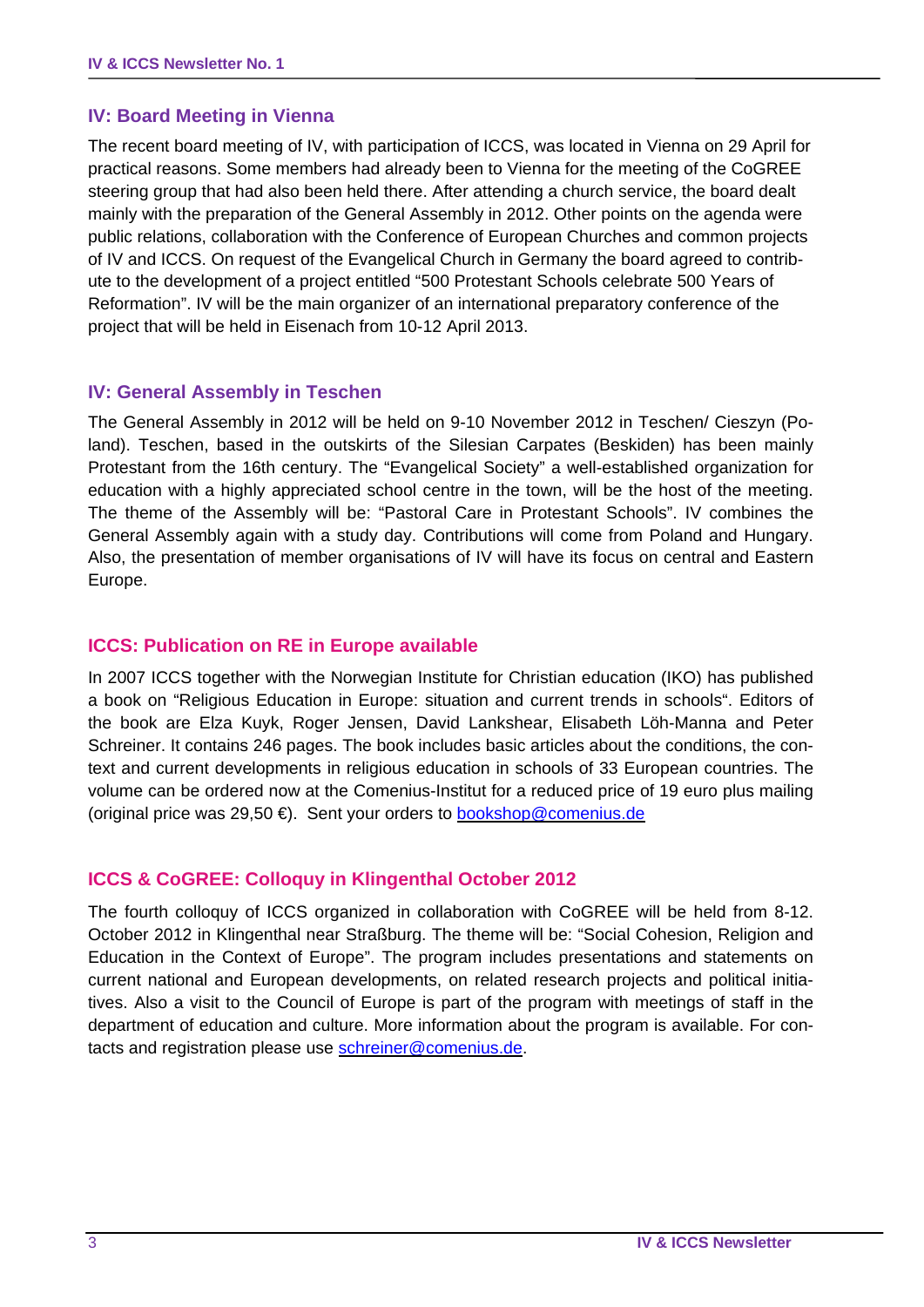# **CoGREE and Member Organisations RE in Europe – Christian Schools in Europe**



#### **CoGREE: More European Cooperation in Religion and Education**

The Steering Group of the Coordinating Group for Religion in Education in Europe (CoGREE) has held its first meeting in 2012 from 27-28 April 2012 in Vienna. The group discussed the draft programme of the Colloquy in Klingenthal (8-12 October 2012) with the theme "Social Cohesion, Religion and Education in the Context of Europe". Registration is now open. Also the work on statements about burning issues such as the right of the child to religion and to religious education was continued. A process to work out short statements has been started by using google.docs, a working instrument on the web. Please let us know if you like to contribute to this project.

Initial ideas for a planned CoGREE Conference in 2013 in Amersfoort/the Netherlands were discussed that will deal with the right of the child to religion. A preparatory group with Dr. Gerhard Pfeiffer, Prof. David Lankshear and Elza Kuyk as members will prepare a proposal for the programme. The next meeting of the Steering Group will be held in September 2012 in Münster at the Comenius-Institut.

#### **COGREE: Participation in EMIE Meeting**

On 31 May the annual "European Meeting of Independent Education" (EMIE) was held in Antwerpe. IV and COGREE were represented by Dr. Wim Kuiper, President of IV. At this meeting of associations of different European organizations for 'independent' schools (such as Protestant and Catholic schools, Jewish schools and Steiner schools), developments in education policy of the EU and the Council of Europe were discussed as well as how to coordinate their own interests. OIDEL, a NGO that is situated in Geneva, working for freedom in education and recognized by the UN and UNESCO, is ready to take coordinate EMIE in future.

#### **EuFRES: Assembly in Spain**

Dr. Gerhard Pfeiffer participated in the 15th European Forum for Religious Education in Schools EuFRES representing CoGREE. The meeting took place from 11-15 April in Guadarrama, near Madrid/Spain. More than 30 delegates from 10 countries participated in the forum, most of them responsible for Catholic religious education and for training and in-service training of teachers of this subject. The theme of the meeting was "Religious education and social cohesion in Europe". Key lectures dealt with the theme from the perspective of law, sociology and religious education. Other contributions introduced the situation of Catholic religious education and support tools for teachers in different countries. Dr. Gerhard Pfeiffer contributed to the range of issues by presenting ideas for a Protestant religious education and approaches for ecumenical collaboration. He also emphasized alternatives to confessional religious education.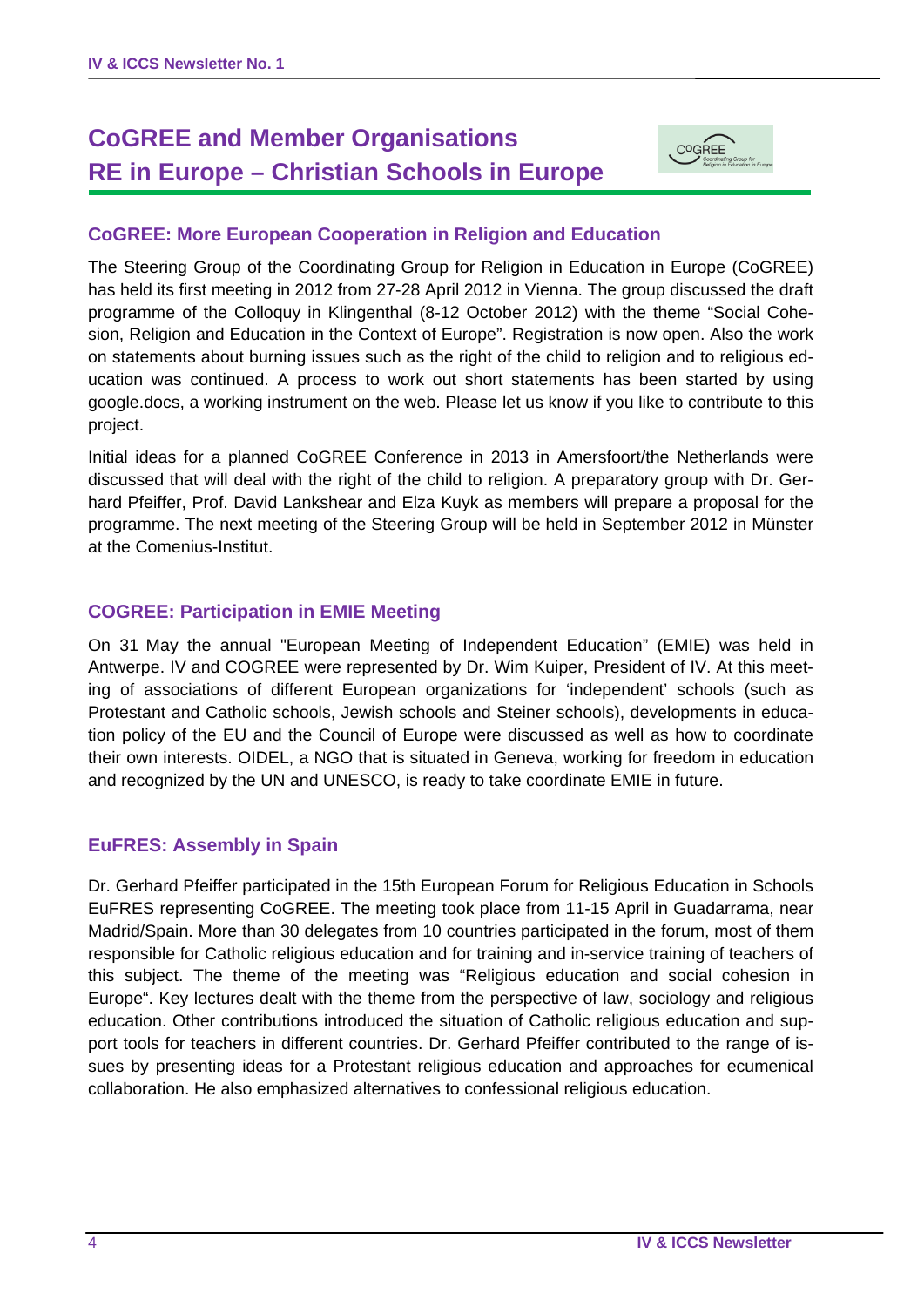## **Europe: Religious Education** *in* **Europe, Religious Education** *for* **Europe**

The international symposium on religious education in vocational training schools took place from 8-10 March 2012 in Schloss Seggau near Graz/Austria. It was organized by the German Association of Catechets, the Association of Protestant Teachers in Germany and other partners. Peter Schreiner had a key note on "Religious education in the context of European Education Policy: potential and challenges". The text is available through the website of Comenius-Institut (www.comenius.de).

At the conference a draft of the "Seggauer Thesen" was discussed, which is planned to be guidelines for the contribution of religious education and vocational schools in Europe. You can download these at: http://www.rpz-

heilsbronn.de/fileadmin/user\_upload/daten/arbeitsbereiche/schularten/berufliche\_schulen/segga uer\_thesen.pdf

# **CeC and CPCE**

#### **CEC: Activities of the Working Group on Education**

An outcome of the conference on "Education for Democratic Citizenship (EDC)", that was organized in October 2011 in Straßburg, is a list of proposals for further activities that should moti-



vate member churches as well as CEC itself to continue activities in this area. In a letter to the participants in June 2012 contacts are recommended to the national coordinators of EDC and information is given about existing opportunities for networking.

The working group has also developed a briefing paper that should enable member churches of CEC to deal with a central document of the EU for education, the Strategic Framework for Cooperation in Education and Training in the next 10 years (ET 2020). The documents can be downloaded through http://csc.ceceurope.org .

# **Council of Europe and European Union**

#### **Council of Europe: Meeting Expert Group**

How can issues of religious and non-religious convictions become a theme in school in the framework of intercultural education? This is the task of an expert group of the Council of Eu-



rope, in which Peter Schreiner is a member. At a meeting of the group at the beginning of May in Oslo, it was discussed which concepts are appropriate to deal with questions about religion and non-religious convictions. The existing diversity in Europe reflects the different views about the place of religion and

religious education in general, but also when it comes to concepts of intercultural and interreligious competence. It is the task of the expert group that has a mandate up to 2013, to develop material and ideas that can be used in the member states in fields such as teacher training and in-service training.